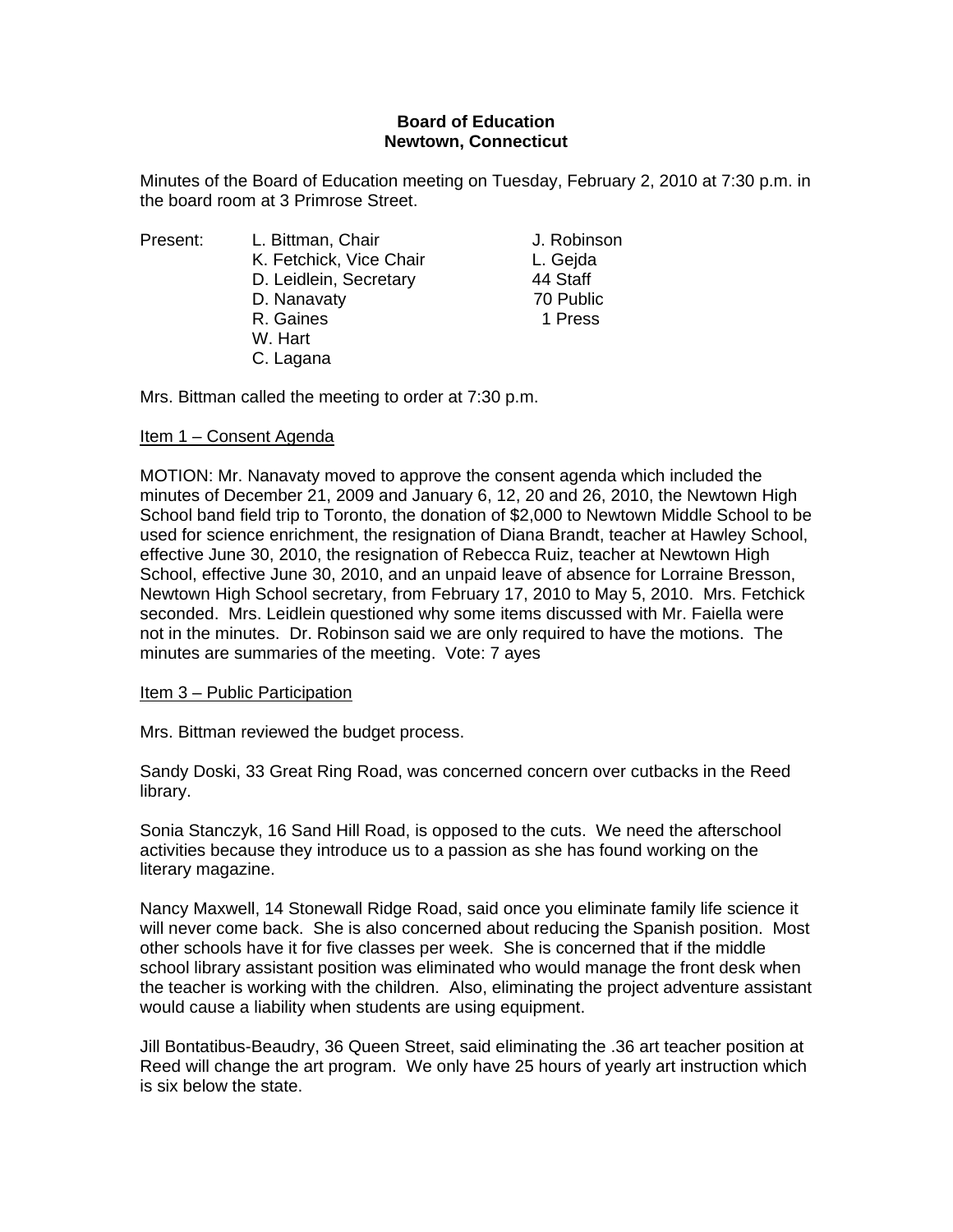Board of Education **-2-** February 2, 2010

Michael Isley, 225 Berkshire Road, is a middle school student and doesn't like the budget cuts. The activities should not be cut. They had a petition with the names of 75 students.

Nicole Joden, 18 Marlin Road, a seventh grade student, asked to reconsider cutting afterschool activities.

Mark Gerace, 23 Hall Lane, is a phys ed. teacher at Reed and moved here for the school system. The proposed cuts will rock the foundation on which Reed and the school system were built. Decreased instructional time affects the physical fitness levels and academic performance.

Kinga Walsh, 21 Horseshoe Ridge Road, is concerned about the communication to the community. The proposed budget showed the elimination of a music teacher from Reed because Dr. Robinson said the entire music program there was revamped.

Virginia Snowden, library media specialist at Reed, said that eliminating the clerk position impacts the program. She is able to work because the clerk keeps the library functioning which averages 120 student drop-ins daily.

Portia Boudish, 8 Loan Oak Meadows, a seventh grade student, spoke about the importance of afterschool activities and needing them to be successful. She also spoke about what they learn from Mrs. Beck.

Fern Paes, 5 Teachers Ridge Road, said there are 110 fewer students than last year. Before cutting teachers we should look at the administration. Anthem is looking at a 20% increase. She asked if we considered sending it out to bid. Regarding the afterschool program there could be a fee system which would allow help for those who couldn't afford it.

Gael Lynch, 72 Mile Hill Road South, teacher at Reed, was there on behalf of the Reed staff. She spoke about the two-teacher teams and that music, art and classroom studies are all tied together. Project Adventure reaps huge benefits for students. Eliminating the clerk in the library takes the teacher's time away from the students

Jeanne Bugay, 8 Allenby Court, Goshen, is the library media specialist in the middle school. She entrusts the library clerk with keeping the library functioning with a variety of duties and help with the programs

Sarah Beier, 7 Yogananda, asked for a change of venue and to hold everyone to two minutes. She was dismayed at the CAPT scores at the high school. If we have to decide between a math teacher and library assistant she prefers the teacher.

Max Galassi, 151 Huntingtown Road, some students can't afford activities that aren't supported by the school. Having afterschool activities is good.

David Smith, 41 New Lebbon Road, said maybe the afterschool activities should go to pay to play if people are willing to do so to keep them.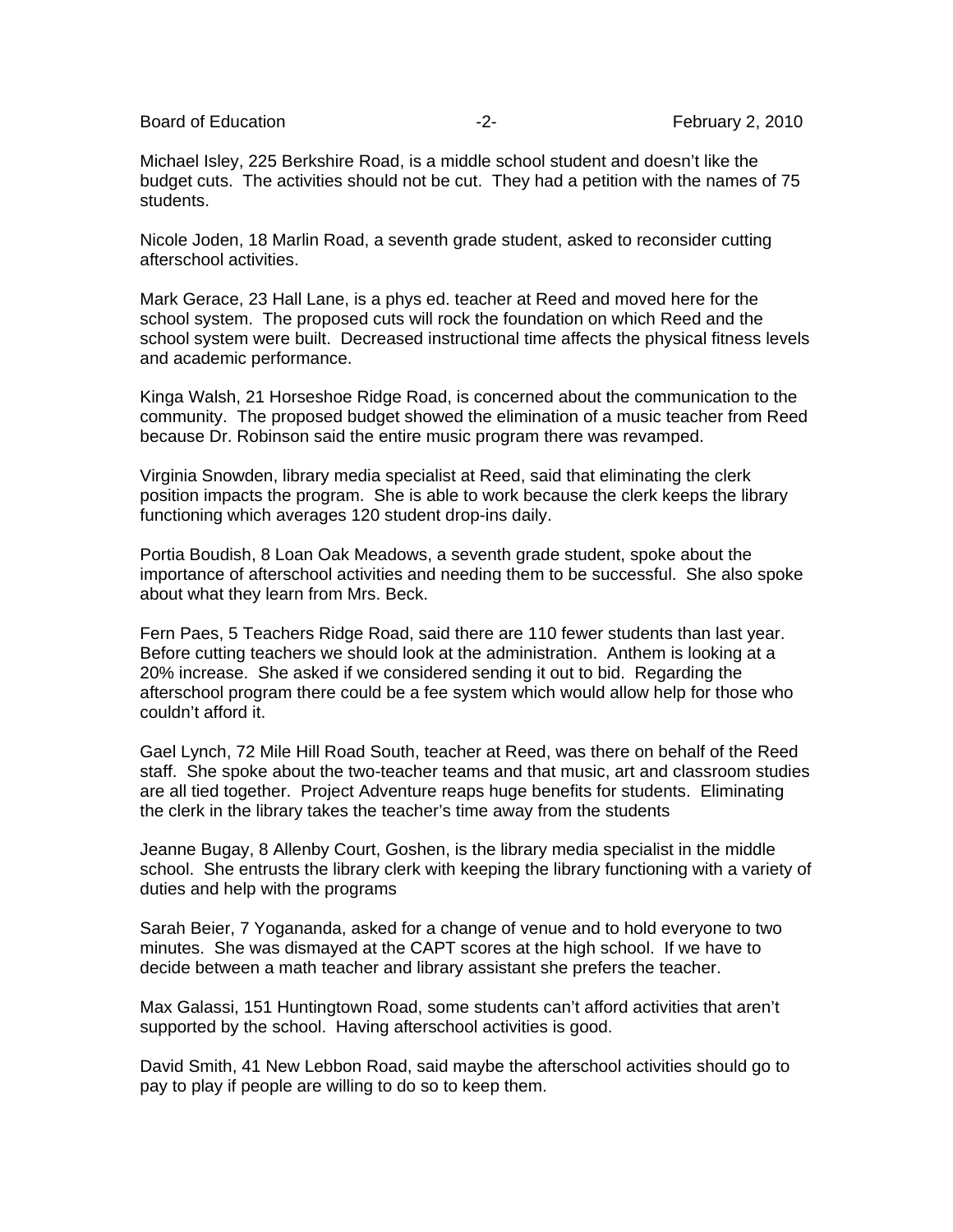Board of Education **-3-** February 2, 2010

Mark Markovac, 3 Nelson Lane, said pay to play is a tax on certain people. If the educators think something is valuable then everyone should pay for it. He moved back here for the schools.

Roseanne O'Neill, 6 Hemlock Road, said she teaches Project Adventure and phys ed. at Reed. By eliminating this, the foundation leading to the middle school Project Adventure course will be missing.

Charles Hepp, 4 Winter Ridge Road, went though the strategic school profiles and the Department of Education website looking at the testing information. Spoke about grade level testing comparisons with towns in our DRG.

Julie Luby, 15 Fox Run Lane South, said it would be helpful to have a public participation at the end of the budget meeting agendas. The state hopes to decrease the ECS grant. If we cut now the state funding in the future will go down. Put forth a budget that is educationally sound that includes what we need.

Bill Toomey, 7 Skytop Drive, has a daughter in the middle school, and supports the afterschool programs at Reed. He said they would be happy to volunteer to keep the activities.

Karen Bender, 47 Farrell Road, supports all our teachers, programs and support staff. We should implement a fee before cutting afterschool activities.

Michelle Hankin, 16 Greenleaf Farms Road, said if the Board feels strongly about this budget they should let us vote on it. Having an indoor air quality program in place is a state statute. CO2 is not a toxic gas but elevated levels cause health problems and increased sickness. We should look at both middle school and Hawley and maybe save money by doing them at the same time.

Clair Talon, 62 Toddy Hill Road, said to put a budget through with the things we need. She wants her children to be well rounded and exposed to the arts and foreign languages.

Mrs. Bittman said we are mandated by state to provide a bus ride to all students. The Town side is also suffering financially. We want to come up with a number that will pass.

Dr. Robinson said she met with Bob Tait and Pat Llodra regarding insurance. They received numbers from their agent which are less than ours. We talked about selfinsurance which we had at one time. Her concern is when we had two and three months of claims the money we had in reserve had been used by the town. We would need to have a document that stated the use for the money. We could also put out an RFQ for a new agent and see who responds. She feels a number of people would respond.

Mr. Hart asked if we could do that fast enough.

Dr. Robinson said Mr. Arum had the RFQ that Torrington used.

Mr. Hart asked about being self-insured.

Dr. Robinson said it would be the same coverage but we would be holding the money to pay out the claims.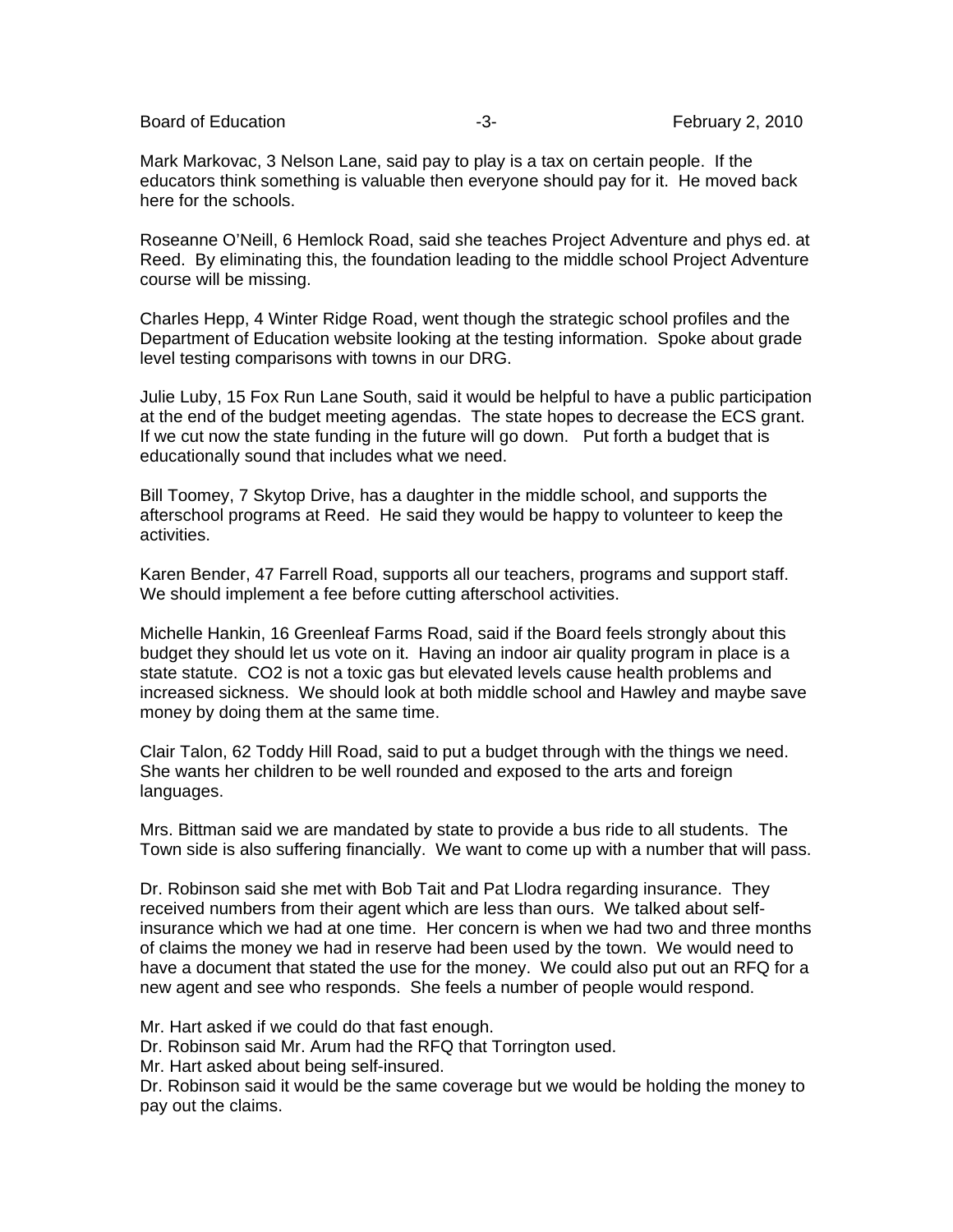Board of Education **Francisco Community** 2, 2010 **February 2**, 2010

Mrs. Leidlein asked if there was any indication of numbers we are looking at. Dr. Robinson said we put 15% in the budget. The town went down to 12%. We can reduce by at least 2% being self-insured.

#### Item 4 – Newtown High School

Mr. Dumais, principal of Newtown High School, said that next year's graduating class will need 22 credits for graduation. One credit requirement is in science which is a .5 teacher. Because of the construction there is no greenhouse so that person is teaching science this year. We will need another science teacher next year to be where we are now. If you combine the graduation requirement, plus the greenhouse teacher and one for health and science, that means we need two teachers. Regarding students per teacher we have always had the greatest number of students per teacher in our DRG. If we hired six teachers today we would be average in the DRG.

Mr. Nanavaty said Mr. Dumais was asking for four teachers, an educational assistant in science, and an increase in clerical for attendance. We are eliminating five elementary teachers due to enrollment along with the afterschool programs. He asked if we were willing to add one teacher at the high school if it would be in science, to which Mr. Dumais said that it would.

Mrs. Fetchick requested a list of classes and their enrollment and a list of extracurricular activities, the current stipends, and how many additional fees are asked of the students for such things as payment for uniforms. We heard in 2008 that we had enough staff for the students in the classrooms. Can we look at teachers teaching additional sections?

Mr. Dumais said in 2008 there may not have been enough space for additional classes. We didn't have a place to put the students. It would be less expensive to have teachers teach an additional section but it would also be taxing for them to teach an additional class.

Mrs. Bittman asked how many science teachers were at the high school. Mr. Dumais said there were 22 science teachers. Mrs. Bittman asked if he was looking at one to teach both grades.

Mr. Dumais said we have some cross certified but it would be better to hire a chemistry teacher because of the large freshman class. A chemistry teacher teaches four sections because there is an additional lab.

Mr. Nanavaty said the last four or five years we had a lot of students getting study halls in place of classes because there was no room. We were told we had the teachers to fill the addition and that all we needed were the classrooms. Where are you justifying four or five teachers when we were led to believe you only needed the classrooms? He remembered when the academic requirements were increased. He was concerned about it and voted against it because of not having the money for the teachers. Is science the area we need or another if we only allowed one teacher?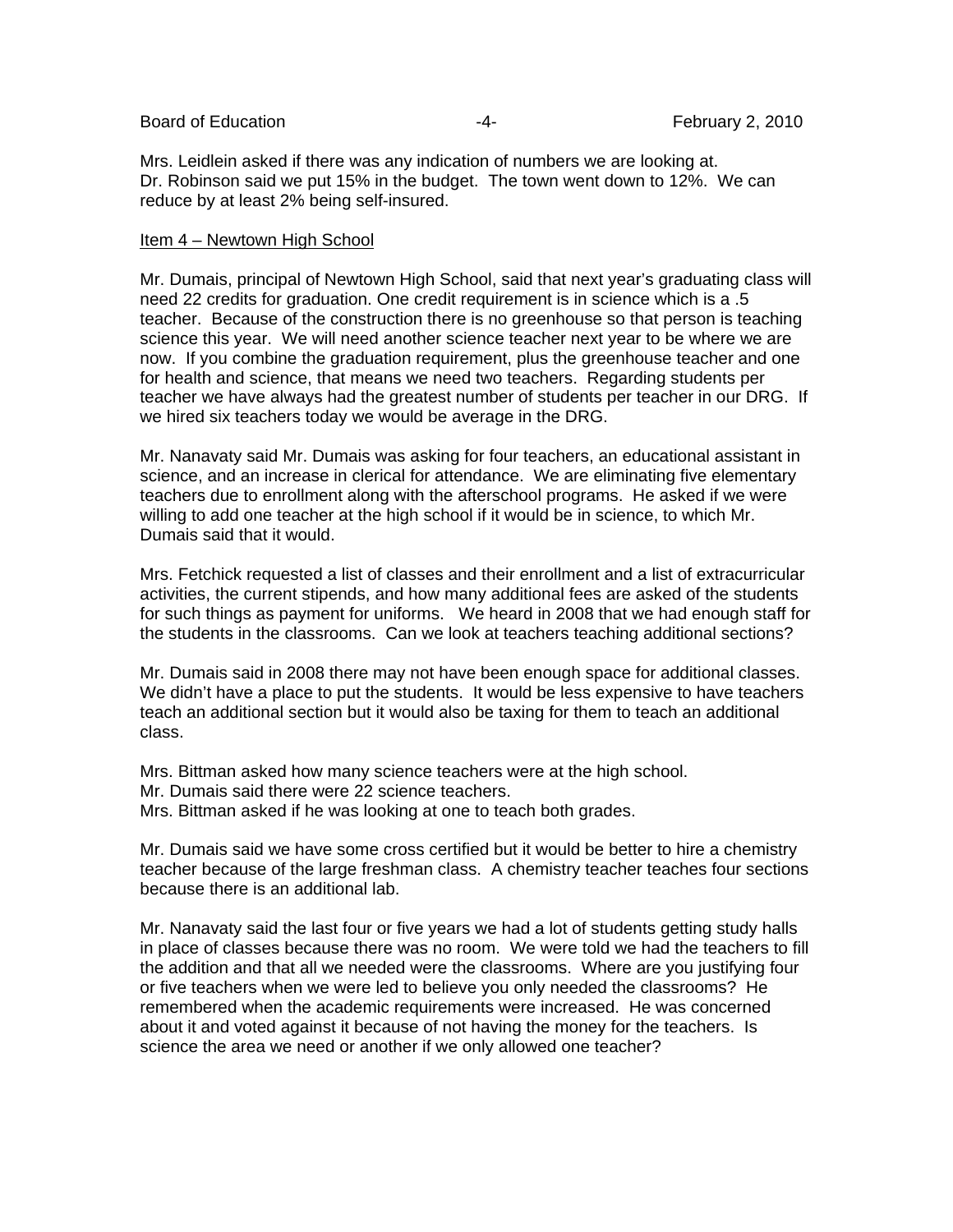Board of Education **-5-** February 2, 2010

Mr. Dumais said the science classes are limited to 24 because of a safety issue. If we had twice as many rooms with the same number of teachers with full schedules, that number of students would fit into the same number of sections.

Mr. Nanavaty asked how many can take culinary in a semester given the availability. Mr. Dumais said no more than we have today which is 160 to 200.

#### Item 5 – Newtown Middle School

Mr. Nanavaty asked Mrs. Sherlock if she could add one thing back that had been cut what it would be not counting extracurricular activities

Mrs. Sherlock said she would ask to have the family and consumer science teacher be put back because she makes a real difference for our students. If we cancel it the rotation would change and the curriculum would have to be rewritten.

Mrs. Fetchick asked what Project Adventure was.

Mrs. Sherlock said that class starts with cooperative activities to build trust which includes a variety of activities like climbing walls and outdoor ropes course. In the middle school it is taught by Chester Washburn, who is a trained Project Adventure teacher.

Mrs. Fetchick asked about the current Project Adventure cut.

Mrs. Sherlock said we had added an educational assistant because there was a safety concern and it was important to have another adult.

Mr. Hart asked if we went to pay to play for afterschool activities if it would be difficult to administer.

Mrs. Sherlock said last year we had to cancel the late bus so now we have a number of students who don't participate because they don't have transportation. We would certainly administer it because that would be better than not having them be able to participate.

Mrs. Leidlein asked if pay to play was a Board policy and if there would have to be one for the middle school.

Dr. Robinson said it would be a Board decision.

Mrs. Leidlein asked if it would have to be administered through the Town and wanted a better understanding of how it works.

Mr. Nanavaty said that when the budget didn't pass twice we went to an activities fee charge. We have to seriously look at whether we want to do that again.

Mr. Hart asked if we could get a report on how it is handled and if the PTA had been approached at organizing car pools.

Mrs. Sherlock said they had not discussed that at the PTA meetings.

Mrs. Fetchick asked to supplement the listing to see if the students pay for supplies to participate in the activity.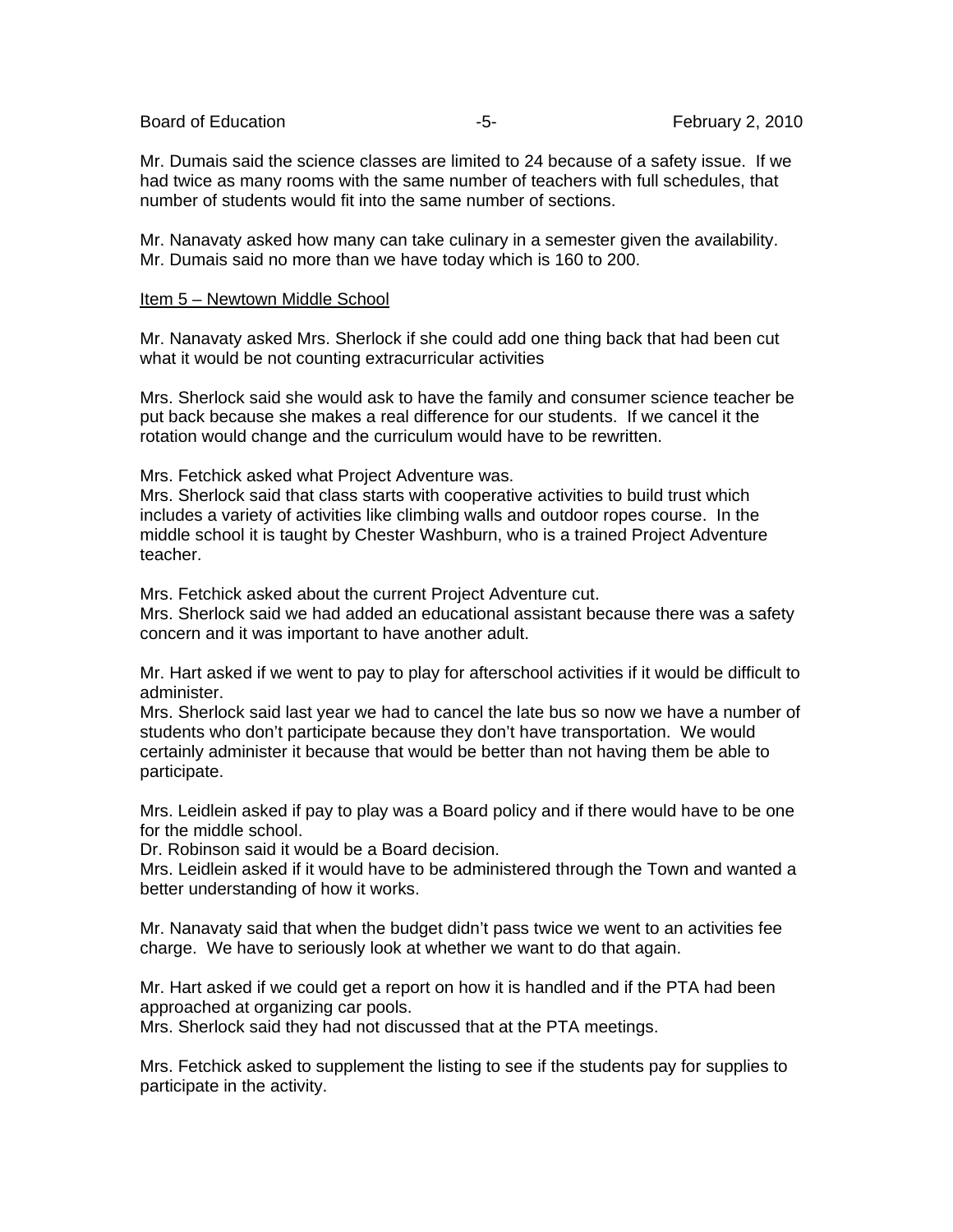Board of Education **Francisco Community** Control Control of Education **February 2, 2010** 

Mrs. Sherlock said in drama the costuming is paid for by the cost of the tickets. Students don't have any expenses. We have activities fees that are separate and managed in her office. Stipends are paid out of her operating budget.

Mrs. Bittman asked about the cost for printing the literary magazine. Mrs. Sherlock said that was self-funding.

#### Item 6 – Reed Intermediate School

Dr. Epple agreed with Mrs. Sherlock's comments on the afterschool activities. She is looking into allowing more flexibility at Reed and ways to fund her budget cuts.

Mr. Nanavaty asked that aside from the extracurricular activities what would she like put back into her budget.

Dr. Epple said she would like a physical ed. teacher put back. There are no educational assistants in PE or Project Adventure. She feels she could find money to reinstate the library clerk.

Mrs. Leidlein asked why there was such an increase in staff training. Dr. Epple said an increase depends upon what is requested. We did use a teacher for some professional training.

Dr. Gejda said that part of it is an implementation of the grammar initiative. Reed was identified as in need of improvement and is working to address that issue.

Mrs. Fetchick asked if there were costs to the students in some of the afterschool clubs. Dr. Epple said students in the knitting club, pottery club and Patriot Press buy some supplies.

Mrs. Fetchick asked for the costs and if the music program being was being changed with losing a teacher there.

Michelle Hiscavich, Director of Music, said the music technology curriculum was approved by the Board in 2008. We cannot absorb music technology into the music program because we cannot teach it with the current staffing.

Mr. Nanavaty said we approved the music technology curriculum for grades 6-12. By eliminating this teacher we are defeating that curriculum. Ms. Hiscavich said that was correct.

Mrs. Fetchick asked what we were losing by not having this music technology. Ms. Hiscavich said the students begin by exploring sound and they have a chance to create and compose.

Mrs. Bittman said she thought we were going to incorporate that concept into the program. Is that possible in Reed?

Ms. Hiscavich said we cannot because there are only eight stations in the class.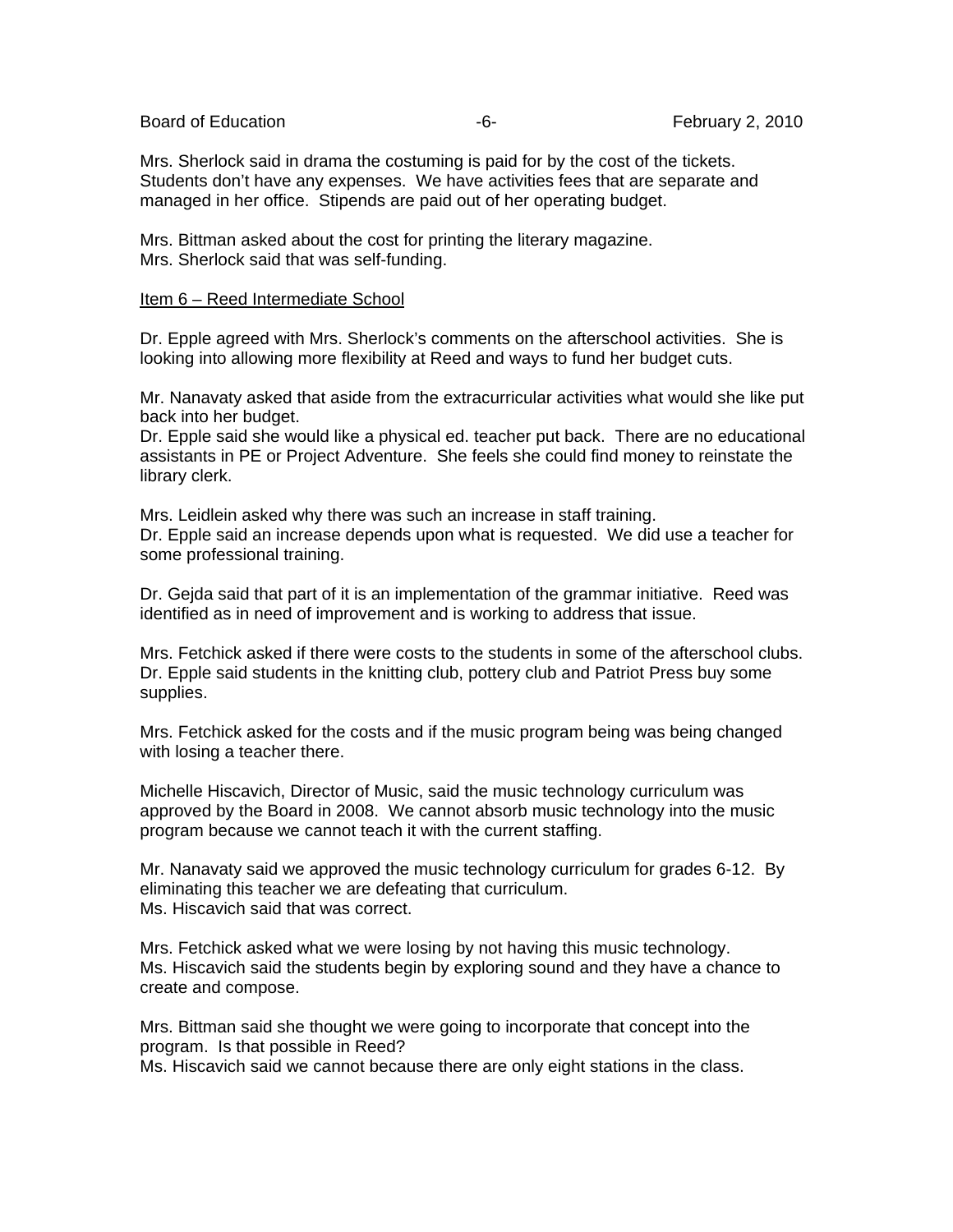Board of Education **Example 2, 2010** -7- February 2, 2010

Dr. Robinson said she received misinformation because it was her understanding that when we looked at those areas it was going to be in those classes.

Mr. Gaines stated that he encouraged teachers not to speculate on the cuts because no decisions have been made yet. Comments were not only made at Reed.

Mrs. Leidlein asked if we should have a policy on discussing budget with the students. Mrs. Bittman said we are in the process of working with CABE to go through every policy.

Mrs. Fetchick said that teachers are not supposed to advocate for the budget in the school during school time.

#### Item 7 – Elementary Schools

Hawley School:

Mr. Hart asked about the job of the educational assistants in the elementary schools. Mrs. Peters said they are used in kindergarten, literacy center, classrooms, computer lab and library.

Mr. Nanavaty asked what the feeling was in Hawley for having a cafeteria. Mrs. Peters feels it would be successful and the majority of staff felt they would like a cafeteria.

Mrs. Fetchick asked for a description of what a lead teacher does. Mrs. Peters said that allows her to be in classrooms and more visible with parents, students and teachers. The lead teacher does scheduling, is liaison with the PTA and cultural arts committee, is the advisor to the student council, is involved in child studies and PPT's, and meets with student groups on a daily basis.

Mrs. Liestman said her lead teacher does all the supervision of non-certified staff and takes care of all discipline issues which frees her to manage the school. The parent population expects us to meet their needs also and the lead teacher plays a big part in doing that.

Sandy Hook School:

Mrs. Page said we are minus 30 students in enrollment and have requested no positions. The position she would ask for is a part-time technology coordinator.

Mr. Gaines asked about the contracted accompanist for the chorus. Mrs. Page said she reduced the specialist time to preserve the accompanist who is a retired music teacher and is needed for the concerts.

Middle Gate School:

Mrs. Liestman said her one reduction is an educational assistant. She commended the work of the EAs in the district. She has two of the newest teachers so Middle Gate staff will be affected.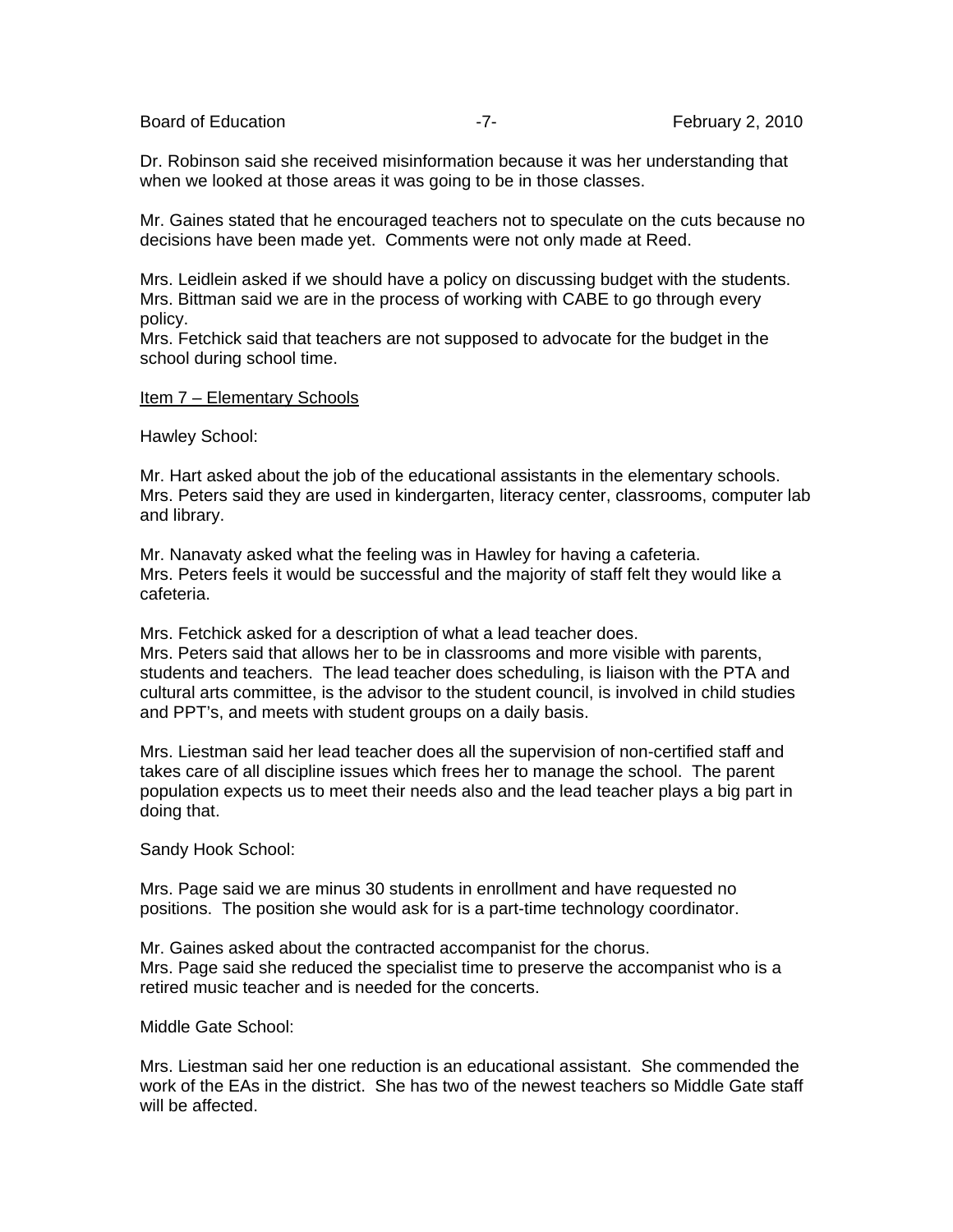Board of Education **-8-** February 2, 2010

Mr. Lagana asked if SmartBoards were an alternative to supplies like paper. Mrs. Peters said technology has added the need for supplies. Mrs. Page said in an elementary school there is still no substitute for paper and pencils.

Dr. Robinson said you will see some changes in supply lines. We have realigned what we had put in them. We used to put desks in supplies. Furniture is all in the plant operations and maintenance budget.

Mrs. Leidlein asked about the riser replacement.

Mrs. Liestman said we have been borrowing them for 11 years and they have been breaking because of being transported. Not having them in the school does not allow enough practice time before the concert.

#### Head O'Meadow School

Mr. Bircher said if he could have any wish it would be that the school system was like the one we had 10 years ago. Innovation costs money. His wish now was to find a position in the district for the two wonderful teachers he is losing.

Mrs. Fetchick said our enrollment is dropping. Data shows we drop off from 2006-07 which was our highest population. At what point in time would we suggest some redistricting.

Dr. Robinson said we are down 106 students this year with 50 plus at Head O'Meadow. Upper grade levels are up. When a school drops below 300 you have to look at whether you can operate that building efficiently. We have a facilities subcommittee of the Board and she wants to speak to them about the future.

Mrs. Fetchick said it was expected that we would have a drop off. For every 1% rise in unemployment we get a decrease in our population.

Mrs. Leidlein asked if there was money in the budget to do an enrollment study. Dr. Robinson said there was not.

Mrs. Leidlein said she wanted to see that in the budget. Mrs. Bittman agreed.

Item 2 – Old Business

CIP:

Mrs. Bittman spoke about the latest air quality study at the middle school and Hawley School. The numbers at the middle school are almost identical to the 2001 study and Hawley is elevated.

Mrs. Leidlein preferred more information from people in the business to speak to us about the issues with air quality.

Mrs. Bittman said the Health Department had no information to give us.

Mr. Lagana said there is a lot of information out there. He wants to know the ramifications on health issues.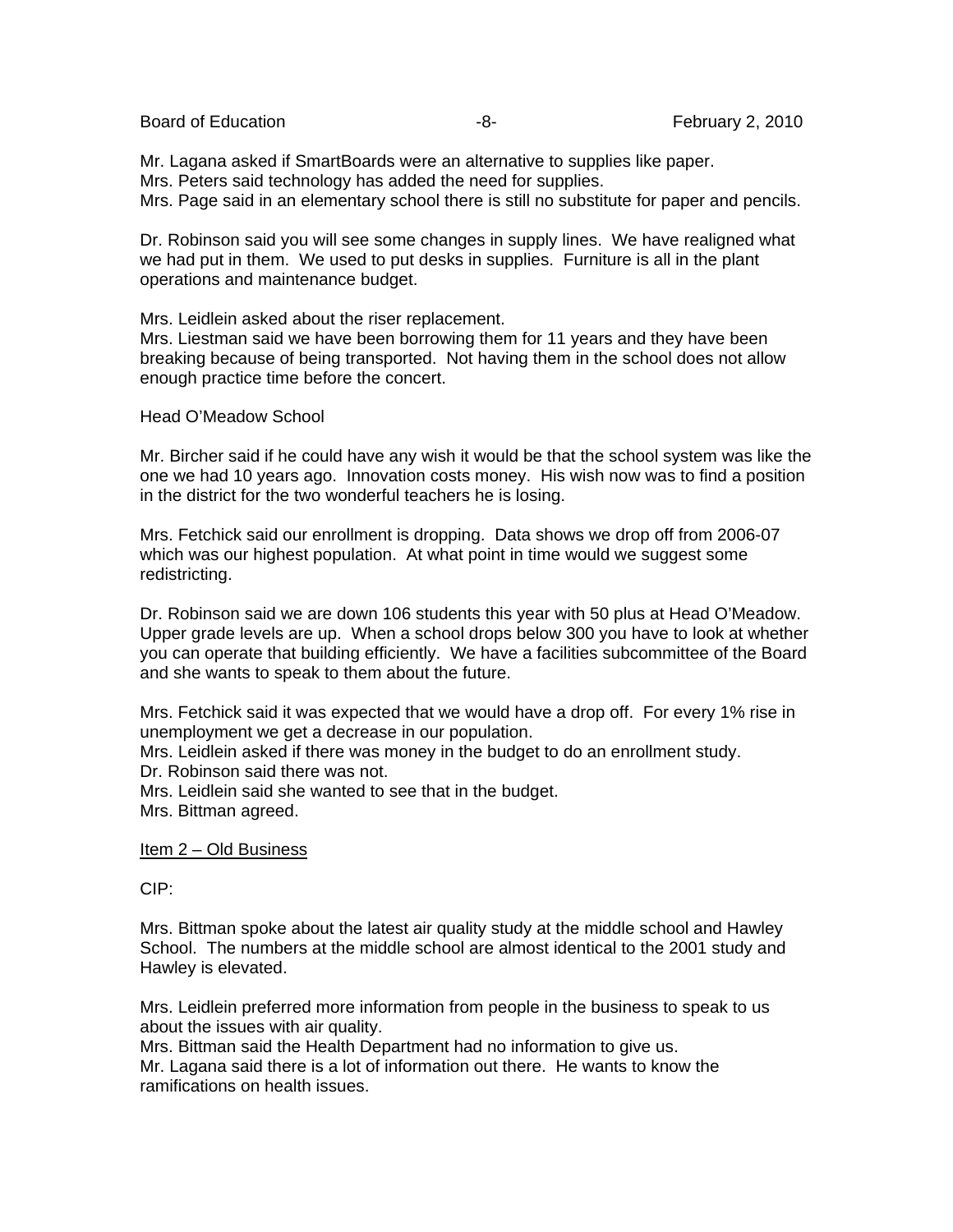Board of Education **-9-** February 2, 2010

Mr. Nanavaty said the Board has to decide when enough due diligence was enough. What he heard from the CIP committee was that since questioned by the Board of Finance this came to the forefront. If we lose a boiler at Hawley the school will close until a new boiler is installed. What are we going to do to protect all the schools in our district? Maybe we should put off the roof and do the HVAC at the middle school. The CIP subcommittee said Hawley had to be done and put it in the order in which it is listed.

Mrs. Fetchick said it wasn't another board. She was also concerned about the levels. When we put forth the CIP as it stood it was contingent on having the middle school retested. The standards apply to adults not children in classrooms. Maybe someone at the state could help us. Mr. Faiella is talking with someone for things we can do to remedy the situation. We have to come up with a special appropriation to go to the Board of Finance. She wants time to be able to talk to a health professional and possibly not have to do the air quality testing.

Mr. Gaines gave the Board the Connecticut public act that addresses this. It says that there is no health hazard. It is indication of ventilation. Sick school syndrome talks about lead and mercury. We might want to change the order and define the middle school HVAC project and pull it out to year three.

Mr. Hart said that the OSHA number is for general industry. It does not apply to state municipal workers. We are repeating discussions of the committee in 2003. The testing came back with the same numbers. Hawley and middle school need better ventilation. Hawley students are younger and don't move around. The more significant factor is the boiler problem at Hawley which is top priority. In year one we need to move on Hawley. Leave it unchanged.

Mrs. Leidlein asked for a little more time to make the right decision. We have to search to find an expert. She is not comfortable making a decision.

Mr. Gaines said at some point we have to decide if we've done our due diligence. No report said the levels were a health hazard or detrimental to the children. We should move on it.

Mrs. Fetchick said in her research the higher levels of CO2 can effect performance of students by causing them to have headaches, nausea and skin rashes.

Dr. Robinson said she spoke about a rash that flight attendants got years ago. People refused to go to work. It turned out that the new life vests had fresh paint which was flaking off and not a problem with the planes. If we survey the staff she guarantees hysteria will develop on the air quality. She spoke to the Health Department and Mark Granville. She would suggest hiring an independent industrial hygienist to talk about the numbers.

Mr. Nanavaty said if we spend Board money and this person assures us that it is okay are we going to see the light at the end of this tunnel? On occasion as a Board we have agreed to wait for a certain period of time when a member has a concern but we need to know by next week at the latest. He has some concerns about the readings also.